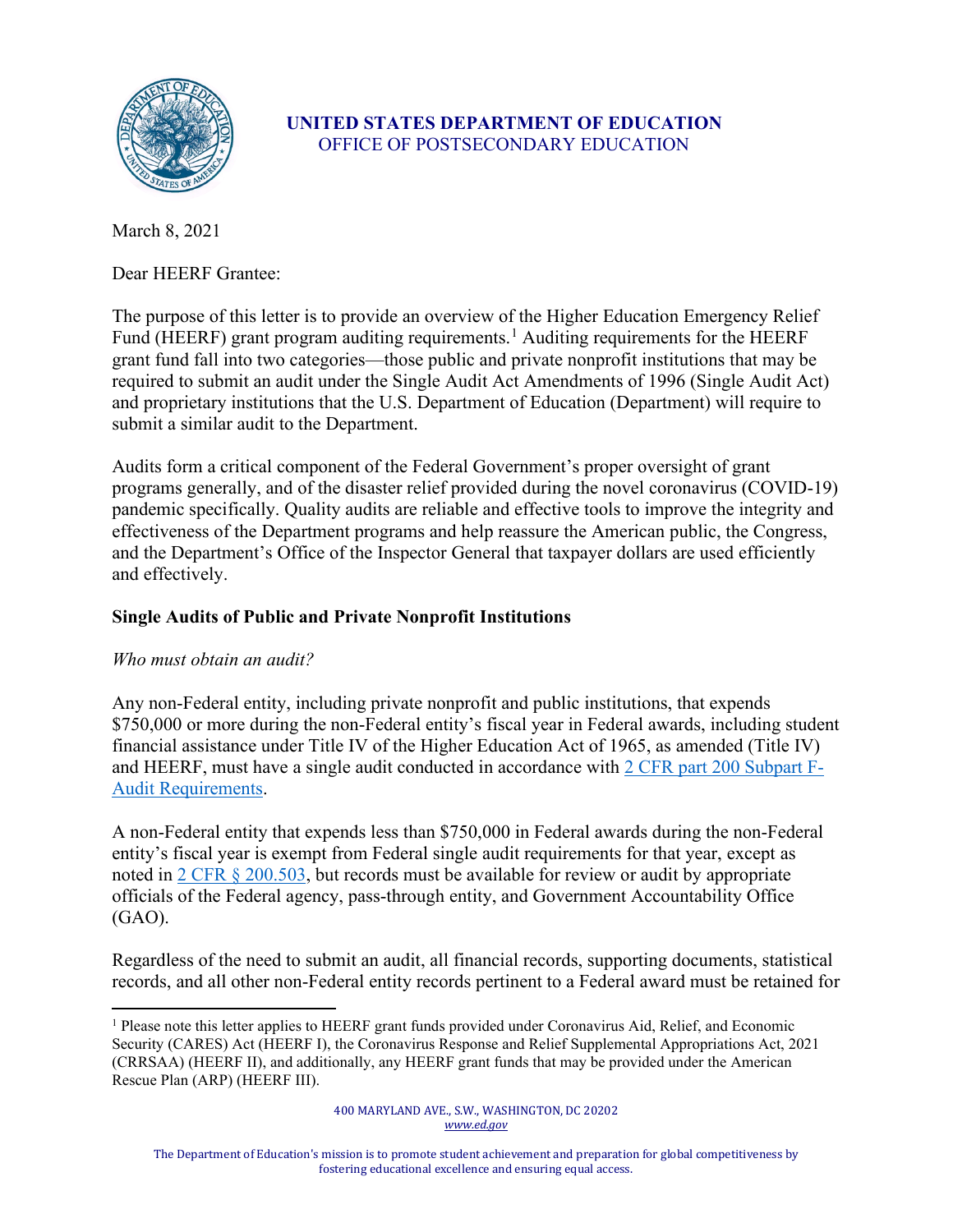a period of three years from the date of submission of the last HEERF grant's final expenditure report as required by [2 CFR § 200.334.](https://www.ecfr.gov/cgi-bin/text-idx?SID=6518689070908d36a5bb2b65c51c7cb9&mc=true&node=se2.1.200_1334&rgn=div8)

# *What must be audited?*

Auditors must evaluate assistance listing (CFDA) 84.425 – Education Stabilization Fund in its entirety to determine if it meets the requirements to be audited as a major Federal program. The separate grant types or subprograms (including HEERF), which were distributed using alpha characters at the end of the assistance listing number, are not considered separate programs for major program purposes.

Auditors of private nonprofit and public institutions must use a risk-based approach, in accordance with [2 CFR § 200.518,](https://www.ecfr.gov/cgi-bin/text-idx?SID=a29093cd60a5ea616f85b4922e2186db&mc=true&node=pt2.1.200&rgn=div5#se2.1.200_1518) to determine which Federal programs are audited as major programs during a single audit. The Department has not designated the Education Stabilization Fund as an automatic high-risk program, but auditors should consider that the Education Stabilization Fund is a new program not previously audited or subjected to Department oversight, and the inherent risk that comes with a new program, when determining the major Federal programs.

The Compliance Supplement is a document that identifies existing, important compliance requirements that the federal government expects to be considered as part of a single audit, as well as audit objectives and suggested audit procedures for determining compliance with these requirements. The 2020 Compliance Supplement is available [here.](https://www.whitehouse.gov/wp-content/uploads/2020/08/2020-Compliance-Supplement_FINAL_08.06.20.pdf) Program objectives, program procedures, and compliance requirements specific to the Education Stabilization Fund and HEERF grant program are included in [OMB's 2020 Compliance Supplement Addendum](https://www.whitehouse.gov/wp-content/uploads/2020/12/2020-Compliance-Supplement-Addendum_Final.pdf) (December 22, 2020), beginning on page 4-84.425-HEERF-1 (PDF page 66).

### *How can we pay for this audit?*

Under 2 CFR  $\S 200.425$ , private nonprofit and public institutions may use a reasonably proportionate share of the costs of audits required by, and performed in accordance with, the Single Audit Act. That is, if an institution is submitting a single audit of multiple federal programs, it should reasonably distribute the costs of the single audit among the audited programs.

Because of the nature of the Student Aid Portion grants (assistance listing 84.425E), no audit costs may be charged to that program as that grant program may be used only to provide financial aid grants to students.

### *Where is the audit submitted?*

Single Audits by private nonprofit and public institutions are submitted via the [Federal Audit](https://facweb.census.gov/)  [Clearinghouse](https://facweb.census.gov/) (FAC) system. The FAC provides access information and technical support in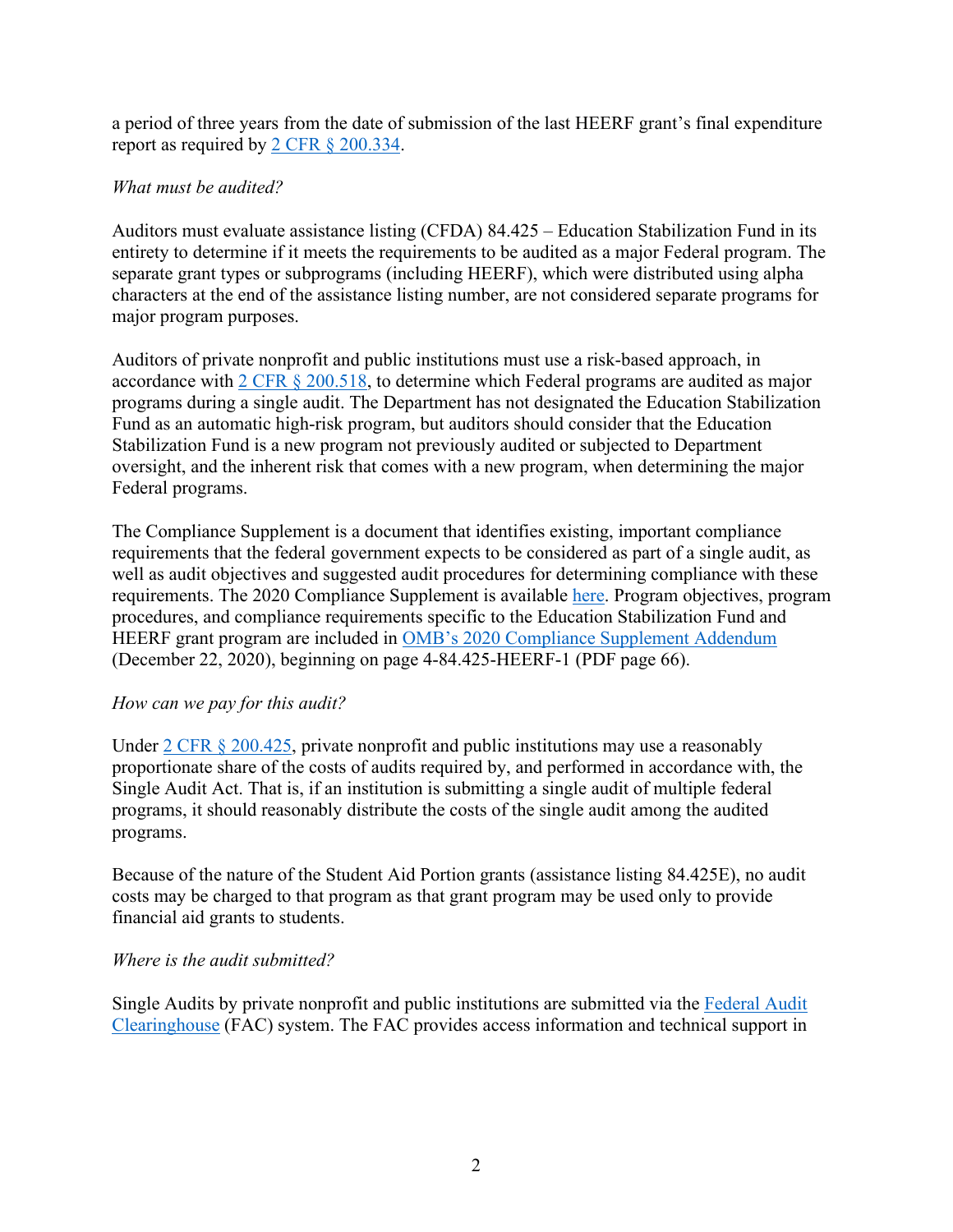using their system to submit your single audit. For more information, please see [their FAQs here](https://facweb.census.gov/FAQs.aspx) and [instructions here,](https://facides.census.gov/InstructionsDocuments.aspx) or contact them at either 1-866-306-8779 or [govs.fac.ides@census.gov.](mailto:govs.fac.ides@census.gov)<sup>[2](#page-2-0)</sup>

Submissions must include cover form SF-SAC (Data Collection Form for Reporting on Audits of States, Local Governments, Indian tribes and Tribal organizations, Institutions of Higher Education, and Non-profit Organizations), OMB Control Number 0607-0518. More information regarding this cover form [is available here.](https://facides.census.gov/Files/2019-2021%20Checklist%20Instructions%20and%20Form.pdf)

#### *When must we submit an audit?*

Single audit report submission requirements are described in 2 CFR § 200.512 and generally require single audit report packages to be submitted within the earlier of 30 calendar days after receipt of the auditor's report(s), or nine months after the end of the audit period. Under OMB [memorandum M-20-26,](https://www.whitehouse.gov/wp-content/uploads/2020/06/M-20-26.pdf) those institutions that had normal single audit due dates from March 30, 2020 through June 30, 2020 were allowed to delay the completion and submission of their single audit reporting package up to six (6) months beyond the normal due date. Those institutions that have/had normal due dates from July 1, 2020 through June 30, 2021 were given an extension for up to three (3) months beyond the normal due date by OMB memorandum M-20-26 and Appendix VII of the [2020 Compliance Supplement Addendum.](https://www.whitehouse.gov/wp-content/uploads/2020/12/2020-Compliance-Supplement-Addendum_Final.pdf)

### *Where can we find more information?*

More information regarding Single Audits is available at the OIG's [Single Audit webpage here.](https://www2.ed.gov/about/offices/list/oig/nonfed/singleaudits.html)

### **Compliance Audits of Proprietary Institutions**

### *Who must obtain an audit?*

Any proprietary institution that either (1) expended \$500,000 or more in HEERF grant funds during an institution's fiscal year, or (2) was on Federal Student Aid's (FSA's) [Heightened Cash](https://studentaid.gov/data-center/school/hcm)  [Monitoring](https://studentaid.gov/data-center/school/hcm) (HCM) 1 or 2 lists in an institution's fiscal year in which it expended any HEERF grant funds must submit a compliance audit covering the institution's administration of the entire HEERF grant program to the Department.<sup>[3](#page-2-1)</sup> The HEERF compliance audit must be conducted in accordance with Government Auditing Standards, issued by the Comptroller General of the United States, and the applicable audit guide developed by the OIG.

A proprietary institution that expended less than \$500,000 in HEERF grant funds during an institution's fiscal year and is not otherwise on HCM 1 or HCM 2 list during an institution's fiscal year in which it expended any HEERF grant funds is exempt from this HEERF compliance audit requirement for that year, but the grant records must remain available for review or audit by authorized officials of the Department.

<span id="page-2-0"></span><sup>&</sup>lt;sup>2</sup> Please note that the Department also requires institutions receiving Title IV program funds to submit via [FSA's eZ-](https://ezaudit.ed.gov/EZWebApp/default.do)Audit [system.](https://ezaudit.ed.gov/EZWebApp/default.do)

<span id="page-2-1"></span><sup>&</sup>lt;sup>3</sup> This includes both the Student Aid Portion and Institutional Portion of CARES Act funding provided to propriety institutions under assistance listings (CFDA) 84.425E and 84.425F as well as the Proprietary Institutions Grant Funds for Students program under assistance listing 84.425Q.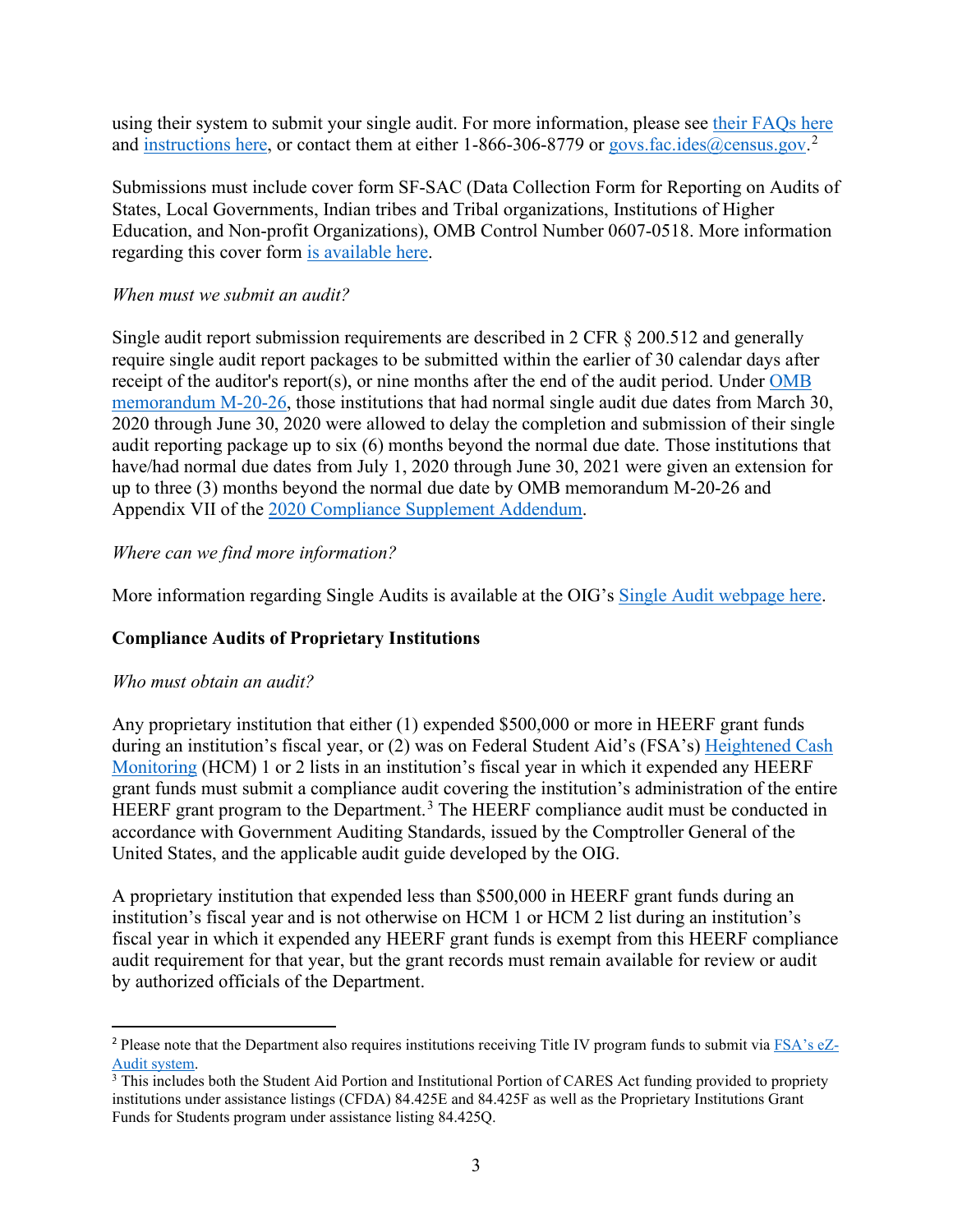Regardless of the need to submit an audit, all financial records, supporting documents, statistical records, and all other non-Federal entity records pertinent to a Federal award must be retained for a period of three years from the date of submission of the last HEERF grant's final expenditure report as required by [2 CFR § 200.334.](https://www.ecfr.gov/cgi-bin/text-idx?SID=6518689070908d36a5bb2b65c51c7cb9&mc=true&node=se2.1.200_1334&rgn=div8)

# *What must be audited?*

OIG's audit guide, *Guide for Compliance Attestation Engagements of Proprietary Schools Expending Higher Education Emergency Relief Fund Grants* (HEERF Audit Guide), will provide requirements and guidance to satisfy the HEERF compliance audit requirement. To satisfy the HEERF compliance audit requirement, this HEERF Audit Guide will require an examination-level attestation engagement. The compliance requirements identified as being subject to audit in the HEERF Audit Guide will generally be the same as those identified in the HEERF section of the 2020 Compliance Supplement addendum. The HEERF Audit Guide is currently being developed and will be available on the OIG' [Proprietary Schools, Foreign](https://www2.ed.gov/about/offices/list/oig/nonfed/proprietary.html)  [Schools, and Third-Party Servicer Audits webpage](https://www2.ed.gov/about/offices/list/oig/nonfed/proprietary.html) once published. Since FSA already requires an annual audit of all proprietary schools that participate in the Title IV programs, to the extent practicable, the annual Title IV audit may be used to cover certain areas of the HEERF audit if separately auditing those areas would be duplicative.

#### *How can we pay for this audit?*

Like private nonprofit and public institutions, proprietary institutions may use a reasonably proportionate share of the reasonable costs associated with implementation of this audit requirement.

Because of the nature of the Student Aid Portion grant (assistance listing 84.425E) and Proprietary Institutions Grant Funds for Students (assistance listing 84.425Q), no audit costs may be charged to those programs as those grant programs may be used only to provide financial aid grants to students.

### *Where is the audit submitted?*

This audit will be submitted via [FSA's eZ-Audit System,](https://ezaudit.ed.gov/EZWebApp/default.do) the same system that is already used to submit the annual Title IV audit. Specific instructions on where and how to submit your audit will be included in the HEERF Audit Guide, which will be issued subsequent to this letter.

#### *When must we submit an audit?*

The audit report package for the compliance attestation engagements must be submitted within the later of 120 days after issuance of the HEERF Audit Guide, or the submission deadline for the institution's annual Title IV audit, as established by  $34 \text{ CFR} \, \text{\&} 668.23(a)(4)$ , including any extensions granted by ED for those audits.